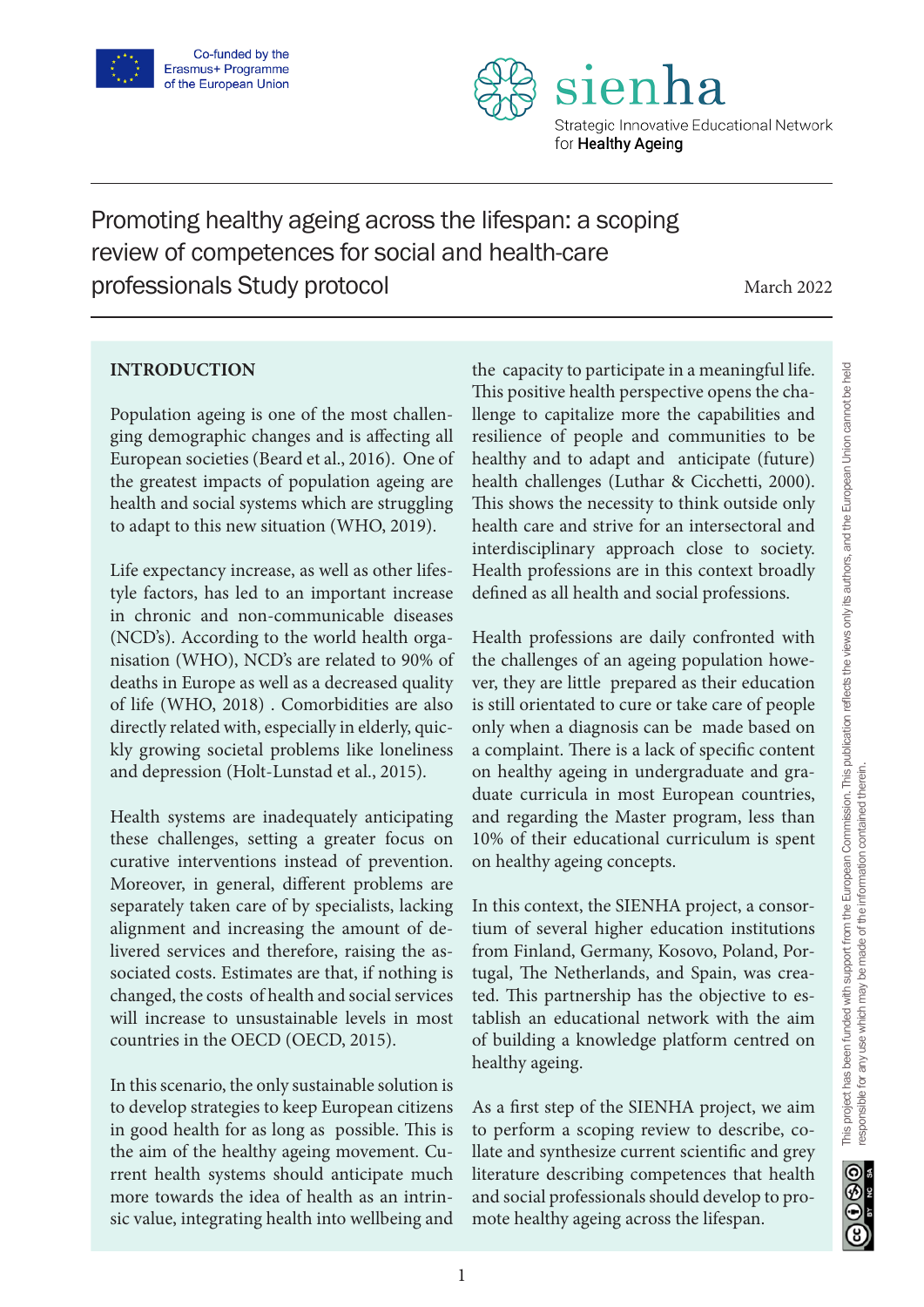

# **METHODS**

This study will follow the methodological framework as described by Arksey & O'Malley (Arksey & O'Malley, 2005) and the Joanna Briggs Institute guidelines (Pollock et al., 2021). The framework will involve a six-stage phase: (1) identifying the research question; (2) identifying relevant studies; (3) selecting studies; (4) charting the data; (5) collating, summarising, and reporting the results; (6) consulting with key stakeholders.

In the next pages we describe how these phases will be conducted in the context of Intellectual Output 1 of the SIENHA project.

#### **Step 1: Identifying the research question**

In the preliminary work of the project, some ideas were drawn related to the identification of competences that are needed to promote healthy ageing across the lifespan. It has been described that health and social professionals are not adequately trained to support the rising ageing of European populations. Therefore, we propose the following research question: Which competencies do professionals working on the field of healthy ageing have?

#### **Step 2: Identifying relevant studies**

At this stage we aim at describing information sources and the search strategy as well as the inclusion criteria of the selected studies that will be followed.

#### **Information sources and search:**

After consultation with an academic librarian a search strategy was designed for Medline/ Pubmed, and will be adapted to the other databases.

1) "Healthy Aging"[Mesh] OR "Health Promotion"[Mesh] OR "Healthy aging"[Title/Abstract] OR "healthy ageing"[Title/Abstract] OR "health promotion"[Title/Abstract] OR "active aging"[Title/Abstract] OR "active ageing"[Title/Abstract]

2) "Professional Competence"[Mesh] OR "Social Skills"[Mesh] OR "Competenc\*"[Title/ Abstract] OR "Capabilities"[Title/Abstract] OR "Abilities"[Title/Abstract] OR "Skills"[Title/Abstract] OR "knowledge"[Title/Abstract] 3) "Education, Public Health Professional"[- Mesh] OR "education"[Title/Abstract] OR "learning"[Title/Abstract] OR "training"[Title/ Abstract] OR "teaching"[Title/Abstract] "physiothera\*"[Title/Abstract] OR "nurs\*"[Title/ Abstract] OR "physician\*"[Title/Abstract] OR "doctor\*"[Title/Abstract] OR "psycolog\*"[Title/Abstract] OR "social worker"[Title/ Abstract] OR "dietician\*"[Title/Abstract] OR "dentist\*"[Title/Abstract] OR "pharmacist\*"[- Title/Abstract] OR "occupational therapist"[- Title/Abstract] OR (("speech"[Title/Abstract] OR "language"[Title/Abstract] OR "occupational"[Title/Abstract]) AND "therap\*"[Title/ Abstract]) OR "sport scientist"[Title/Abstract] OR "physical educator"[Title/Abstract] 4) 1 and 2 and 3 2) "Professional Competence"|Mesh] OR "So-<br>
cal Skilis"|Vitelsh] OR "Competence"|Thefe) Competence"<br>
Abstract] OR "Capabiblitics"<br>
Title/Abstract] and Competence"<br>
OR "Capabiblitics"[Title/Abstract] and<br>
Le/Abstract] OR "

The leading team will search the following health and social science bibliographic databases:

- Health: Medline, Embase,

- Health & Social: Scopus, CINAHL, Web of Knowledge

- Social & Education: ProQuest, PsychInfo, ERIC, Eurypedia, Sociological Abstracts, SportDiscu

Gray literature will be identified by all partners. Each partner will look for gray literature published in their countries and languages. The term 'Gray Literature' includes the following: 1. Reports by Governments and NGOs,

2. Dissertations/Theses,

3. Newsletters and Press articles

4. Conference presentations.

As there is not yet any gold standard for searching grey literature, the search would be carried out via:

1. Mainly search engines: Google, Yahoo, Google Scholar, Open Gray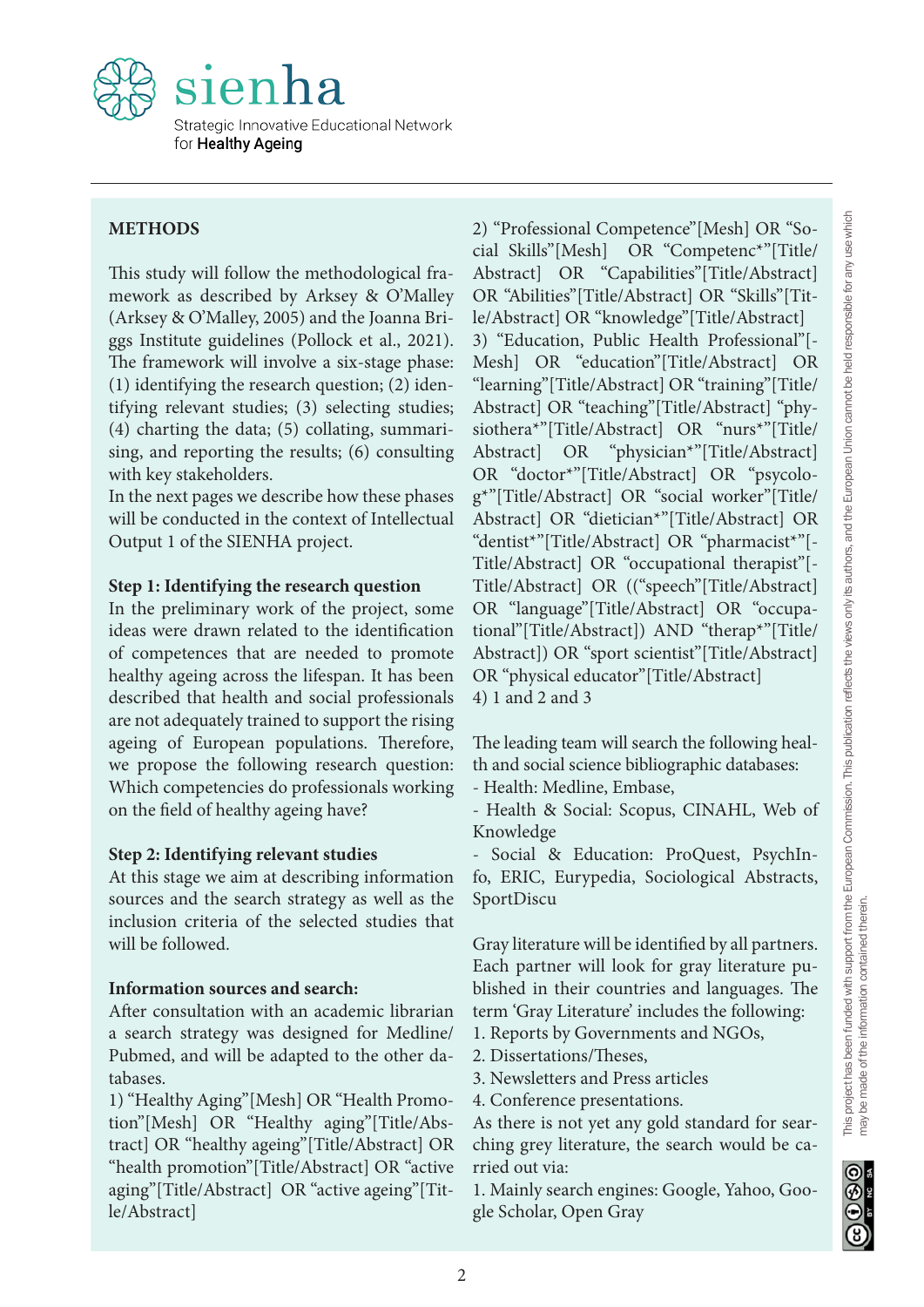Strategic Innovative Educational Network for **Healthy Ageing** 

2. Specific websites such as UE, each country's government, non-governmental sources, thesis repositories...

3. Top university library websites that offer a comprehensive list of grey literature databases. For example: https://guides.library.utoronto. ca/c.php?g=577919&p=4123572

*The eligibility criteria will include the following:* - Type of Publication: All kinds of original studies, review articles, guidelines…

- Outcome:

. Competences described at the levels of vocational training, bachelor, or masters' degree.

 . Competences needed to promote healthy ageing at any point of the lifecourse.

 . Competences referred to social or health professionals [MS4] that work with people: such as psychologists, social workers, teachers, nurses, physiotherapists, dietitians, physicians, dentists, pharmacists

- Timeframe: 2010-2021

- Language: Sources written in the participant countries' languages and English

### *Exclusion criteria will be:*

- Competences referred to patients.

- Competences to promote health among citizens with health conditions other than the four most prevalent chronic diseases in Europe: respiratory diseases, cardiovascular disease, diabetes, cancer.

- Study protocols

### **Step 3: Selecting studies**

For selecting the included documents we will follow a two-step process. First we will review the title and abstracts of the studies or other types of documents. Articles and documents included in the first phase will be later reviewed using the full text. Both steps will be independently done by reviewers in pairs considering the inclusion criteria. Any discrepancies were resolved by consensus.

Covidence screening tool will be used for this step.

### **Step 4: Charting the data**

sien

Data will be extracted by independent reviewers in pairs. A standardised extraction sheet will be created for the study using Microsoft excel. The extracted data will include:

- Authors
- Year
- Country
- Language
- Source (university, ministerial document...)
- Definition of healthy ageing

- Moment of the lifecourse to promote healthy ageing

- Competences

- Educational level to which competences apply

- Professionals to which competences apply

Email of the corresponding author

### **Step 5: Collating, summarising and reporting the results**

Results will be summarised using narrative descriptive synthesis following the PCC principles (Population, concept, context).

### **Step 6: Consulting with key stakeholders**

Out of the different options to conduct this consultation, we foresee one single meeting (focus group-like) with the different stakeholders.

*Step 1: Defining the purpose of the consultation.*  In the context of our scoping review, the goal of the consultation is to corroborate our results (from both the scientific and gray literature search) with the stakeholders. Specifically, we aim at identifying unmet needs to promote healthy ageing across the lifespan in ageing populations, and competencies that should exist in the curricula of the health and social professionals that deal with healthy ageing.

# *Step 2: Defining the profile and number of stakeholders involved.*

Involved stakeholders should represent the different sectors involved in the topic of the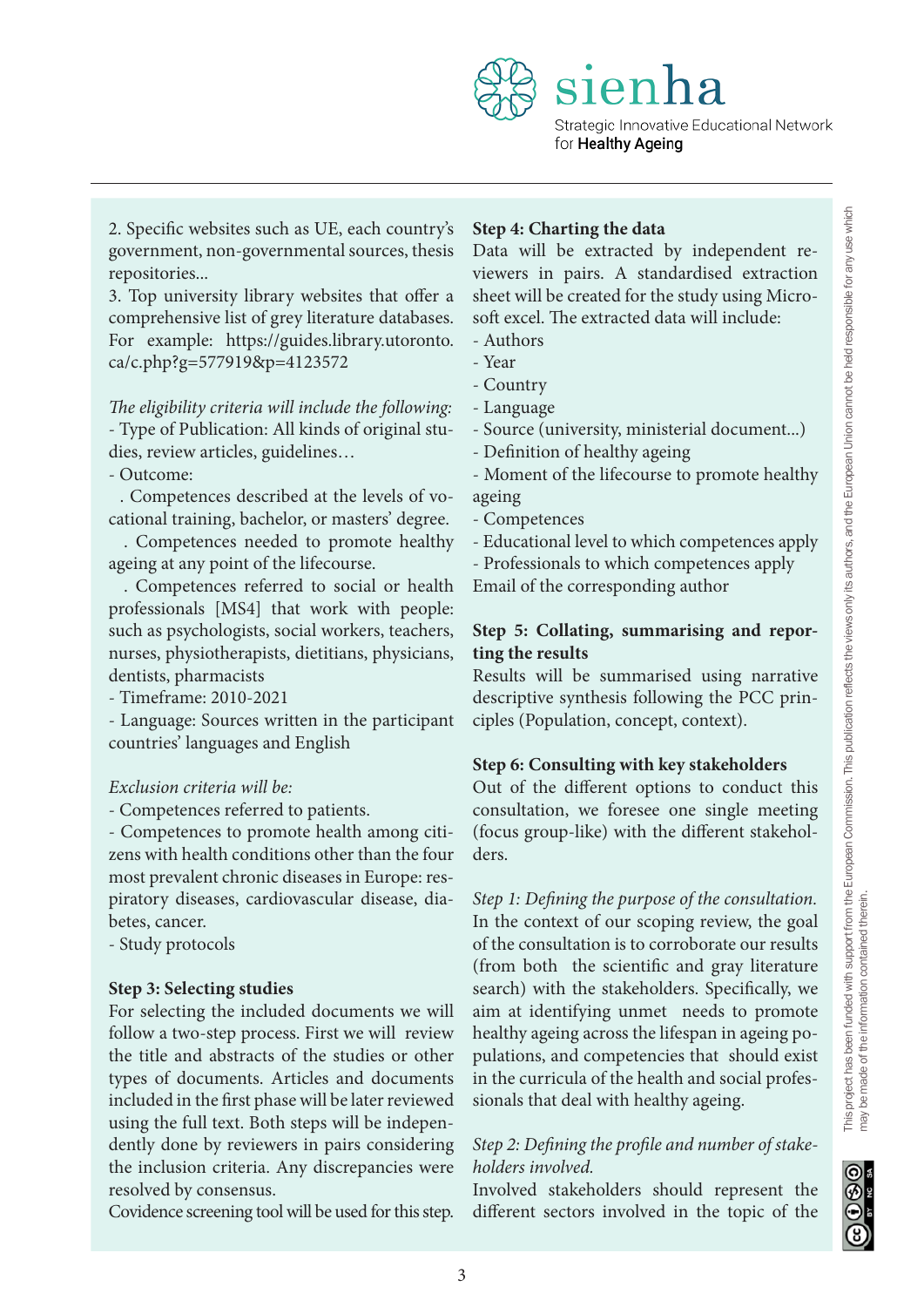

scoping review, in our case: professional competences for healthy ageing. Therefore, our participants will include:

- . Adolescent
- . Young Adult (25-40)
- . Adult (40-65)
- . Elderly (>65)

 . People that influence decisions on the content of educational programs: academic vice-rectors and vice deans, professional associations, national platforms for the education of different professionals, etc.

 . Representatives of public administrations dealing with healthy ageing: health, social and welfare departments at different levels (city, region, country…)

Each partner will create a pool of possible participants for their country, following the previous profiles.

# *Step 3: Defining a date and space for developing the consultation, and inviting the stakeholders.*

The consultation can take both in-person or online, and it should take place until 31st. Report of the session must be sent to the coordinating team by June 7th. Each partner will send invitations with at least three weeks' notice, and they should state the purpose of the session, duration and space. Due to the covid situation the meetings will be held virtually.

#### *Step 4: Undertaking the consultation.*

1. The organizing team uses preliminary findings to inform the consultation (results of the scientific and gray literature of every country). The coordinating team will share with the partners a presentation template that can be translated to the national language. Time for this presentation is around 45 minutes and will cover the following points:

- What is the SIENHA Project
- What constitutes a healthy ageing across the lifespan
- What defines a competence

- What do we know about competences to promote healthy ageing (results of the literature review) - Justification of invited profiles: who and why

2. Stakeholders may work together is small groups (5-6 people) to share their views and experiences linked to the purpose of the consultation (30 min.), through three questions: - Overall feedback on the presented results

- What needs (covered and non-covered) do current societies have to promote healthy and lifelong aging of their population.

- What competencies should exist in the curriculum for professionals involved in healthy aging. If possible, focus on whether these competencies should be more specific to a particular professional profile, or they should be addressed multidisciplinary.

3. Stakeholders share their group conclusions (40 minutes) with the rest of the participants.

The organizing team takes notes along the process. In this way it is recommended that at least three or four members of the organizing team attend the consultation session. Recording can be an option, but it would require recording the discussion of each small group, therefore we do not set it as compulsory. Recording also complicates the procedures because permits should be granted. The guidelines do not make recording compulsory, only note-taking. - What do we know about competences to promo-<br>
te healthy ageing (results of the literature review)<br>  $\frac{5}{2}$  Justification of invited profiles: who and why<br>  $\frac{5}{2}$  Stakeholders may work together is small<br>
groups (5-6

#### *Step 5: Collating, summarizing and reporting the results.*

After the consultation session, the organizing team meets and shares their notes, and reaches consensus on the final report. The final report is sent to the coordinating team latest on May 31st. The template for reporting can be found in this link, and will include:

- Number and profile of the participants

- Main conclusions given by each group to the three questions:

 . Overall Feedback on the presented results (literature review)